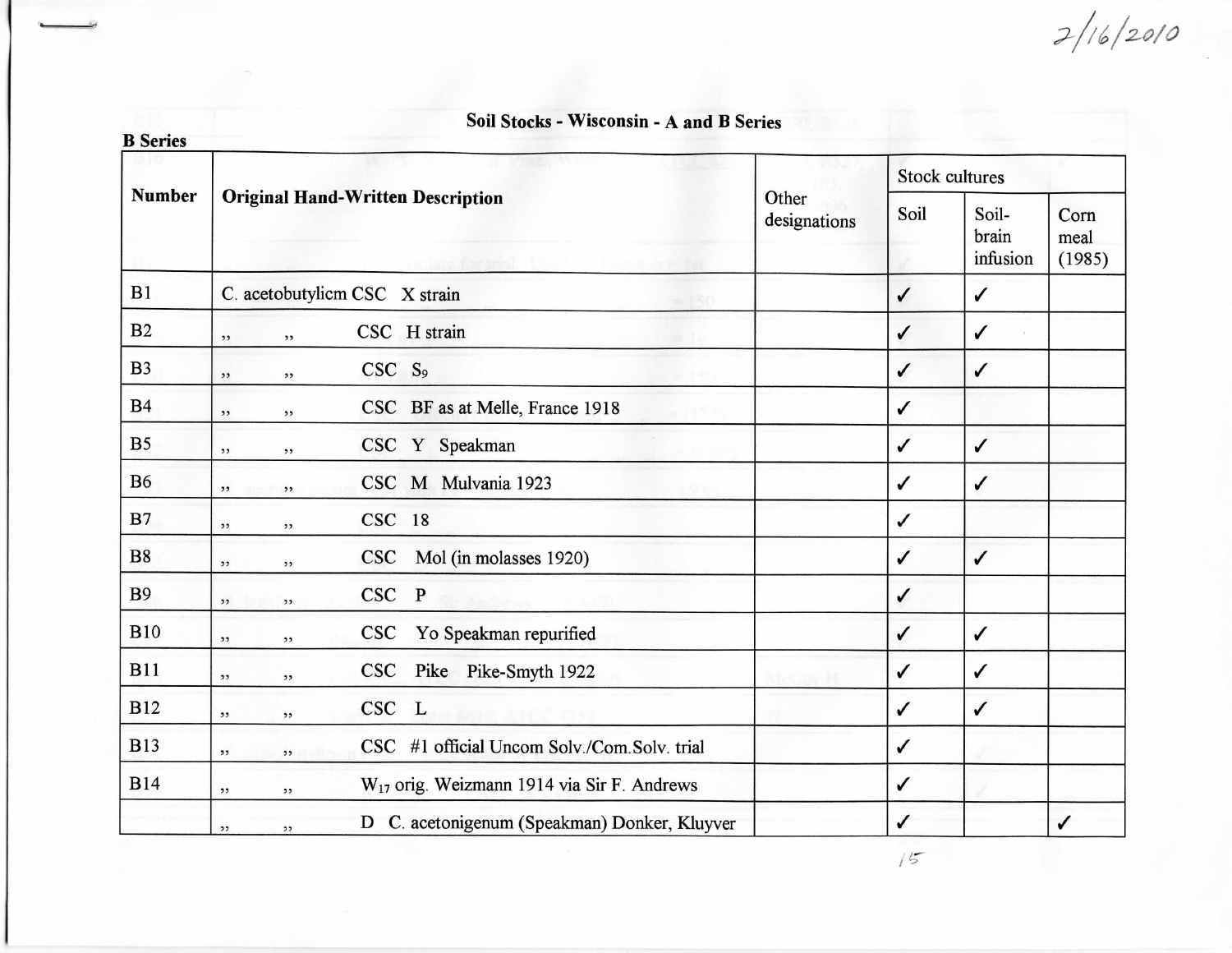| <b>B15</b>        | $=$ ATCC 862                                                                                   | NRRL B528                                                |              |              |              |
|-------------------|------------------------------------------------------------------------------------------------|----------------------------------------------------------|--------------|--------------|--------------|
| <b>B16</b><br>B.H | W "C. butyricum" Praz., Weyer strain ATCC 824<br>, 2, 3<br>, 2                                 | <b>NRRL B527,</b><br>VPI 3163,<br>VPI 13696<br>VPI 13698 | $\checkmark$ |              | $\checkmark$ |
| <b>B17</b>        | #51 Isolate for trial. Used in Marathon = 1st<br>, 2, 3<br>$, 2$                               |                                                          | $\checkmark$ |              |              |
| <b>B18</b>        | $= 150$<br>51<br>, ,<br>, 2, 3<br>, ,<br>, 2, 3<br>$, ,$<br>, 2, 3                             |                                                          | $\checkmark$ |              |              |
| <b>B19</b>        | $CSC$ #1,,<br>$= 1$ st<br>, 2<br>, 2, 3<br>$, 2$<br>, 2, 3<br>, 2, 3                           |                                                          | $\checkmark$ |              |              |
| <b>B20</b>        | $CSC \#1$ ,<br>$= 150$<br>, 2, 3<br>$\overline{\phantom{a}}$<br>, 2<br>, 2, 3<br>, 2           |                                                          | $\checkmark$ |              |              |
| <b>B21</b>        | $= (1^{\rm st} ?)$<br>USC Official trial culture, used, ,,,<br>, 2, 3<br>, 2                   |                                                          |              |              |              |
| <b>B22</b>        | <b>USC</b><br>$= (150?)$<br>, ,<br>$\overline{\phantom{a}}$<br>, ,<br>22 22 22<br>,,<br>, 2, 3 |                                                          |              |              |              |
| <b>B23</b>        | C. acetobutylicum #51 with Fe In Marathon<br>150th                                             |                                                          |              | ✓            |              |
| <b>B24</b>        | $\bf CSC$<br>, 3, 3, 3,<br>, ,<br>, 2, 3<br>, 2, 3<br>, 2, 3                                   |                                                          |              |              |              |
| <b>B25</b>        | USC<br>$\overline{\phantom{a}}$<br>, , ,<br>, 2, 3<br>, 2, 3<br>, 2, 3<br>, 2, 3               |                                                          |              |              |              |
| <b>B26</b>        | B. butylicus X160<br>Sir Andrews<br>$(= A47)$                                                  |                                                          | $\checkmark$ |              |              |
| <b>B27</b>        | Baconyi<br>$(= A48)$<br>, ,<br>,<br>, 2, 3                                                     |                                                          | $\checkmark$ |              |              |
| <b>B28</b>        | $(= A49)$<br>Hall #462, ATCC 3625<br>,<br>52                                                   | McCoy H                                                  | $\checkmark$ | ✓            |              |
| <b>B29</b>        | Thaysen Lister #619, ATCC 4259<br>, 3, 3<br>,,                                                 | ??                                                       |              |              |              |
| <b>B30</b>        | C. acetobutylicum Pike Single celled by EM (Sc. II)                                            |                                                          | $\checkmark$ | ✓            |              |
| <b>B31</b>        | CSC,<br>"FTW<br>, 2, 3<br>, 2, 3<br>, 2, 3                                                     |                                                          | $\checkmark$ | $\checkmark$ |              |